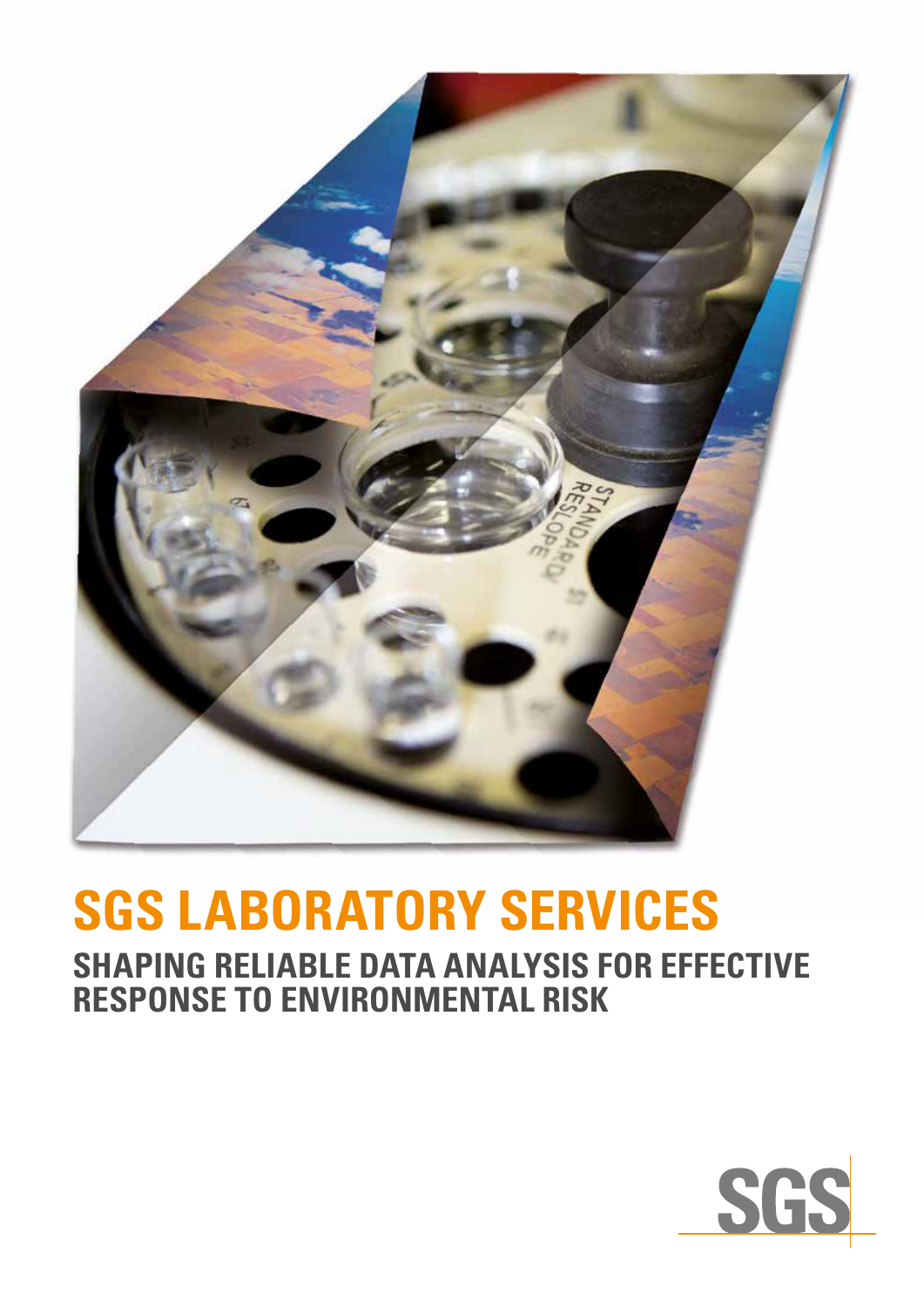## **ANALYSE THE ENVIRONMENTAL EMISSIONS YOU GENERATE AND MONITOR YOUR IMPACT REDUCTIONS**

No resource is more precious than the environment we live in. Businesses are not only held more accountable for their impact on our environment, but customers increasingly seek partners that demonstrate clear commitment to upholding, and staying ahead of, today's environmental standards.

Nowhere is the commitment more evident than by engaging robust analytical services that will validate achieved standards, and set strong benchmarks that signal the environment as a clear priority. Our mission at SGS Environmental Laboratories is to make sure this process is effective and reliable, so that your business can operate both competitively and responsibly.

With more than 80 laboratories in the world, SGS offers the largest network for environmental analysis in the market. Wherever your business is located, we are able to match environmental services that comply with your location. Our global expertise means that you are assured of receiving the right services to the right compliance standards, whether in one country or on multiple continents.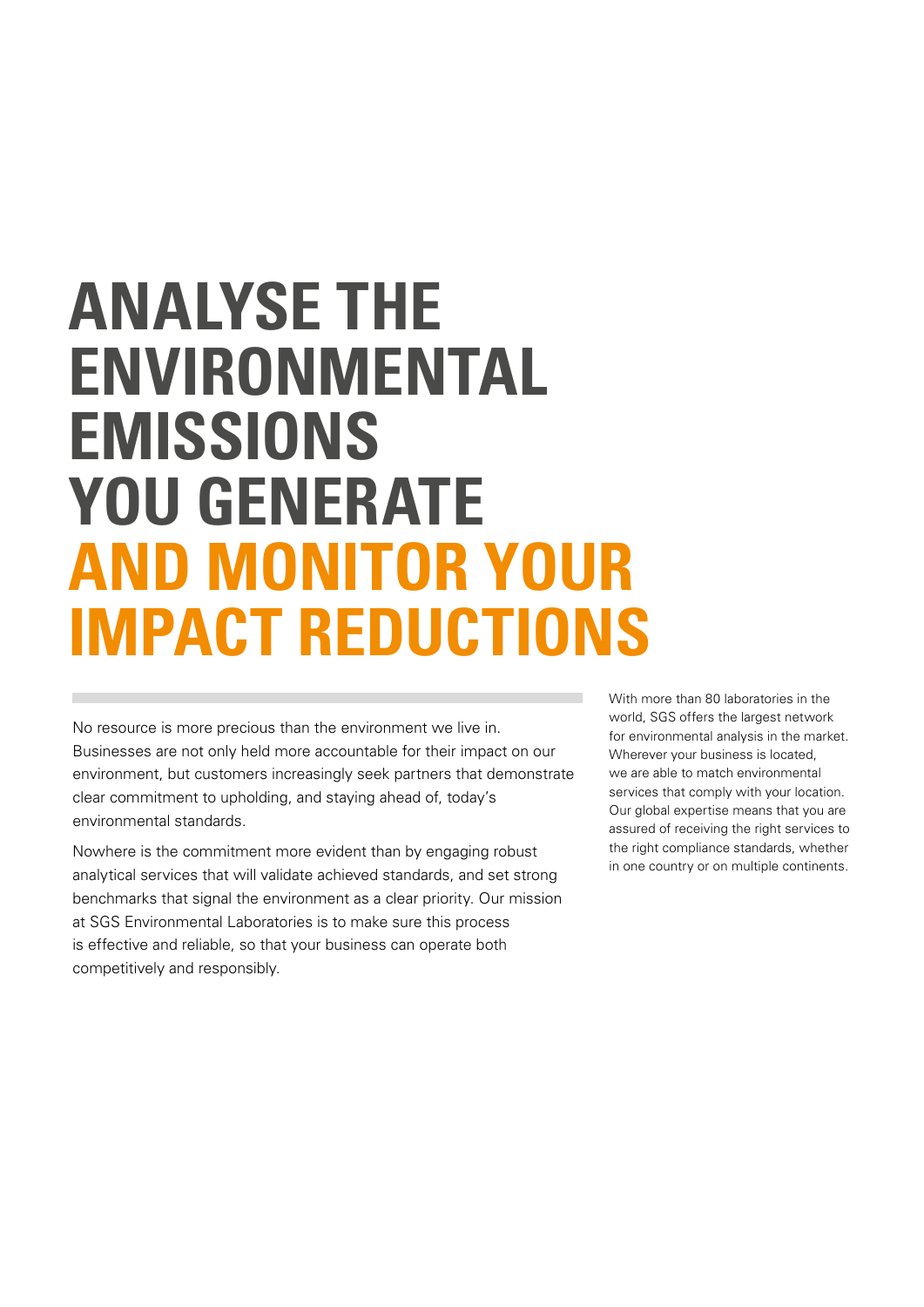

#### **SOLUTIONS THAT MATTER**

Minimising your environmental impact is about finding solutions for every aspect of your initiative's risks to our natural habitat. You need to know where you currently stand on the effects of your business on surroundings and on potential issues that could require rapid response. We offer testing, sampling, inspection, certification, verification and a comprehensive range of specialist solutions that are imperative to this responsibility. Our portfolio of analyses has been designed to address requirements concerning all environmental matrixes, including:

• Air

• Sludge

• Building material

• Soil

- Hazardous material
- Sediments
- Waste
- Water

We pride ourselves on providing a unique level of laboratory services that make your business run more efficiently and help you keep ahead of environmental trends and upcoming regulations. All of our laboratories are accredited (ISO 17025:25, NELAP and IAHA) and certified to operate in local markets. Our full range of laboratory services includes:

- A comprehensive offer including sampling operations whenever necessary
- A short and guaranteed reporting turnaround time, allowing you to react in time
- Innovative solutions ahead of the market proposed by our global Centres of Excellence
- Unequalled detection limits on metals, dioxins and pesticides thanks to advanced technologies on site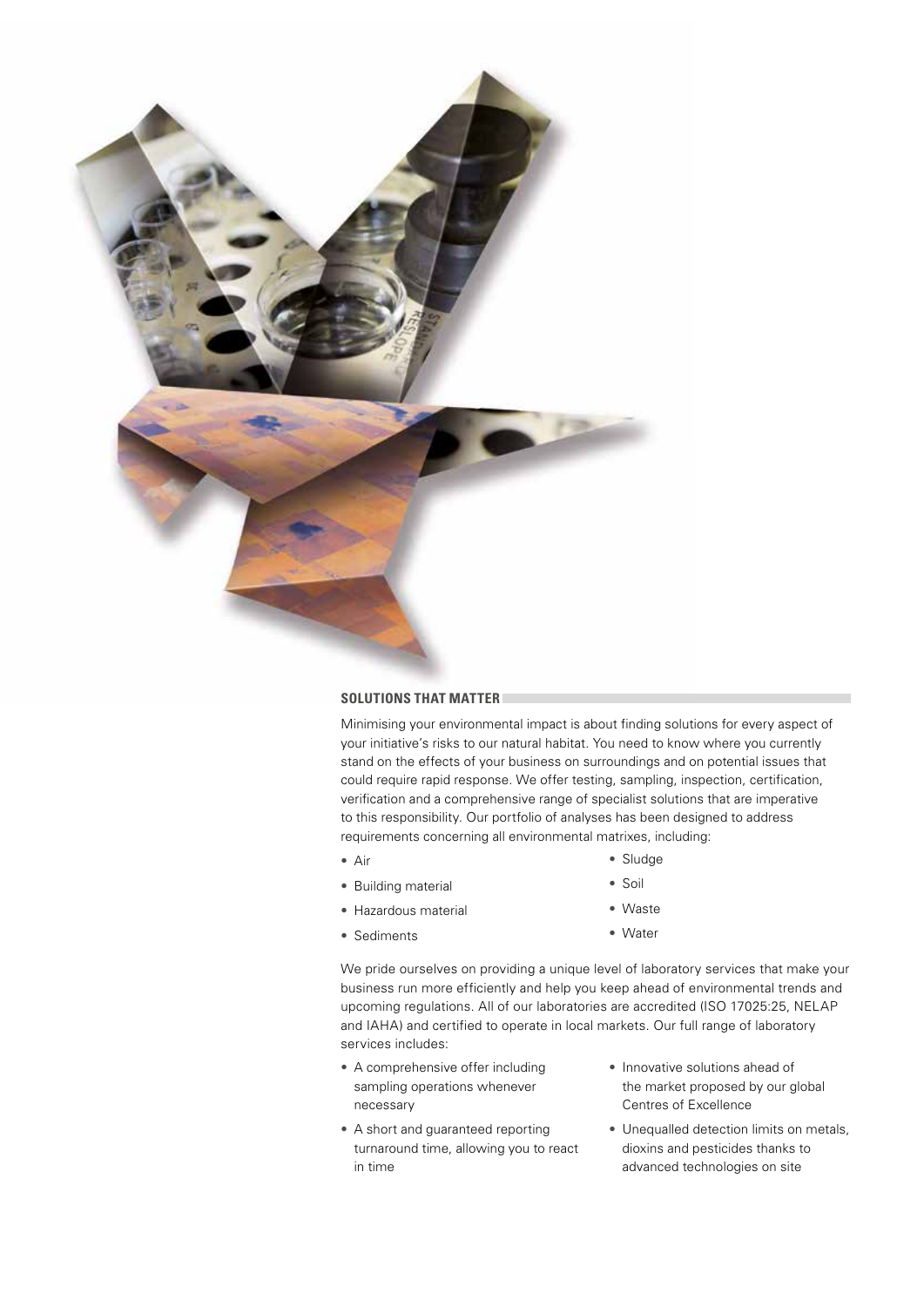#### **GLOBAL ENVIRONMENTAL LABORATORIES**



 *SGS Environmental Laboratory locations*

#### **LABORATORIES THAT YOU CAN TRUST**

The value of knowledgeable and effective partnerships that protect your environmental reputation is immeasurable. With that in mind, we are not just a laboratory providing analysis. Our philosophy is to offer our customers a unique quality of service that delivers value to every facet of their business, leveraging our extensive expertise to handle problems and provide solutions for environmental issues across all industries. We are committed to making a difference for your business and being trusted with minimising your environmental impact.

At SGS, Laboratory Services are not just about regulatory compliance. We are proactive in working with you to solve problems, achieve targets and maintain standards during an entire project lifecycle and on a daily basis. Our relationships hinge on close collaboration that aims to resolve your environmental issues, and as a result, help you contribute to a better world.

#### **YOUR SOURCE FOR PROTECTING RESOURCES**

At SGS, we believe that the environment is everyone's responsibility. We support you in monitoring your

business's environmental impact by being the single partner for all of your environmental needs. We are proud to offer a wide range of analytical services covering the following areas:

#### Drinking water

Monitoring drinking water quality is key for global health. With the widest network of laboratories in the world, SGS Environmental Laboratories has the global and local reach to be your preferred partner wherever you operate. Our services include regional expertise for all drinking water analyses such as microbiological, physicochemical and micropollutant testing.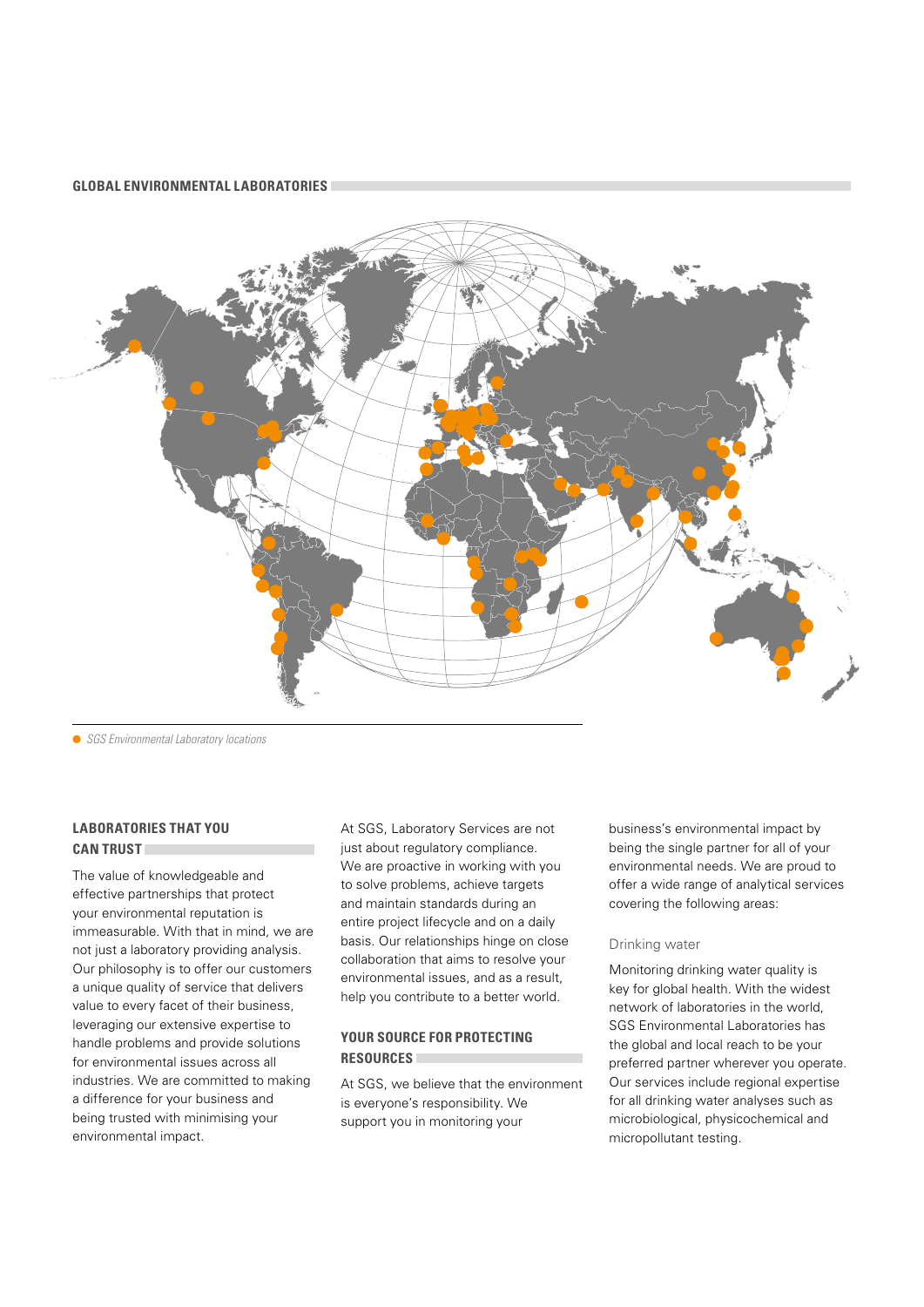#### Water and sediments

Monitoring ground water quality as well as rejects of pollutants in the environment is a growing concern for industrial, water treatment and consultancy companies. We offer comprehensive packages to test the quality of your groundwater, wastewater, sludge and sediments in order to prevent the reject of pollutants, control the efficiency of your wastewater treatment plants and evaluate the quality of your sludge.

#### Soils and polluted sites

For consultancy or due diligence reasons, analyses of soils are essential in a site assessment or during a soil remediation process. Our large range of high-quality screenings allows us to assess soil quality in a quick and efficient way. Our special overnight service and our mobile laboratory solutions allow your remediation operations to benefit from greater efficiencies.

#### Air and building hygiene

Thanks to our extensive portfolio of tests for indoor air quality as well as for stack emissions, including dioxins and furnaces and asbestos analyses, SGS Environmental Laboratories are well known in the air and building material analyses sector.

#### Waste

Our network provides a comprehensive industrial and household waste testing solution. Thanks to our constant research and development efforts, SGS Environmental Laboratories offer a unique methodology for the assessment of waste.

#### **AT THE FOREFRONT OF INNOVATION**

We pioneer new methodologies and offer innovative solutions as part of our constant effort to support your environmental monitoring and problem solving. Our SGS network of laboratories offers the most advanced technologies in sampling and testing which give you accurate and actionable results.

#### Ultra-trace analyses

Through our global Centres of Excellence, we have developed unique ultra-trace competencies, applicable to all matrixes, for the following contaminants:

- Pesticides testing at the lowest quantification levels available on the market and exceeding the EU Water Framework Directive requirements
- A comprehensive portfolio of low-level pharmaceutical residue testing in all environmental food and feed matrixes
- Low-level metal testing and compound speciation at ppq level
- Dioxins, furanes, dioxin-like PCBs testing at the lowest level available on the market, including total compound speciation

#### Authenticity and environmental forensics

Through the determination of the 'isotopic footprint' of a sample, we are able to confirm the origin of a sample and state its authenticity. This revolutionary technology can be applied wherever the origin of a product has to be ascertained, including determination of sources of pollution (e.g. oil spills), determination of water origin in geochemical studies, and food and drug authenticity.

#### **CASE STUDY: CHANGING THE NATURE OF BUSINESS**

When one waste incineration company's dioxin emissions exceeded legal levels, they approached SGS to analyse the problem immediately. The SGS Environmental Laboratory in Wilmington, North Carolina (US) went one step further by identifying a process that ensured safety levels were assured, solving a significant issue for the company.

By utilising SGS' unique isotopic dilution methodology and analysing the full range of dioxin compounds, the laboratory identified the critical causes that were leading to a complex dioxin generation phenomenon. As a result, the company modified a single, apparently non-significant step, which changed the emission levels of its entire industrial process.

This outcome relied on SGS' ability to do much more than measure toxin levels, such as relying on SGS' expert consulting methods to solve problems down to even the smallest detail. In situations like this, SGS enables companies to respond, react and re-evaluate the nature of business in relation to any environmental issue.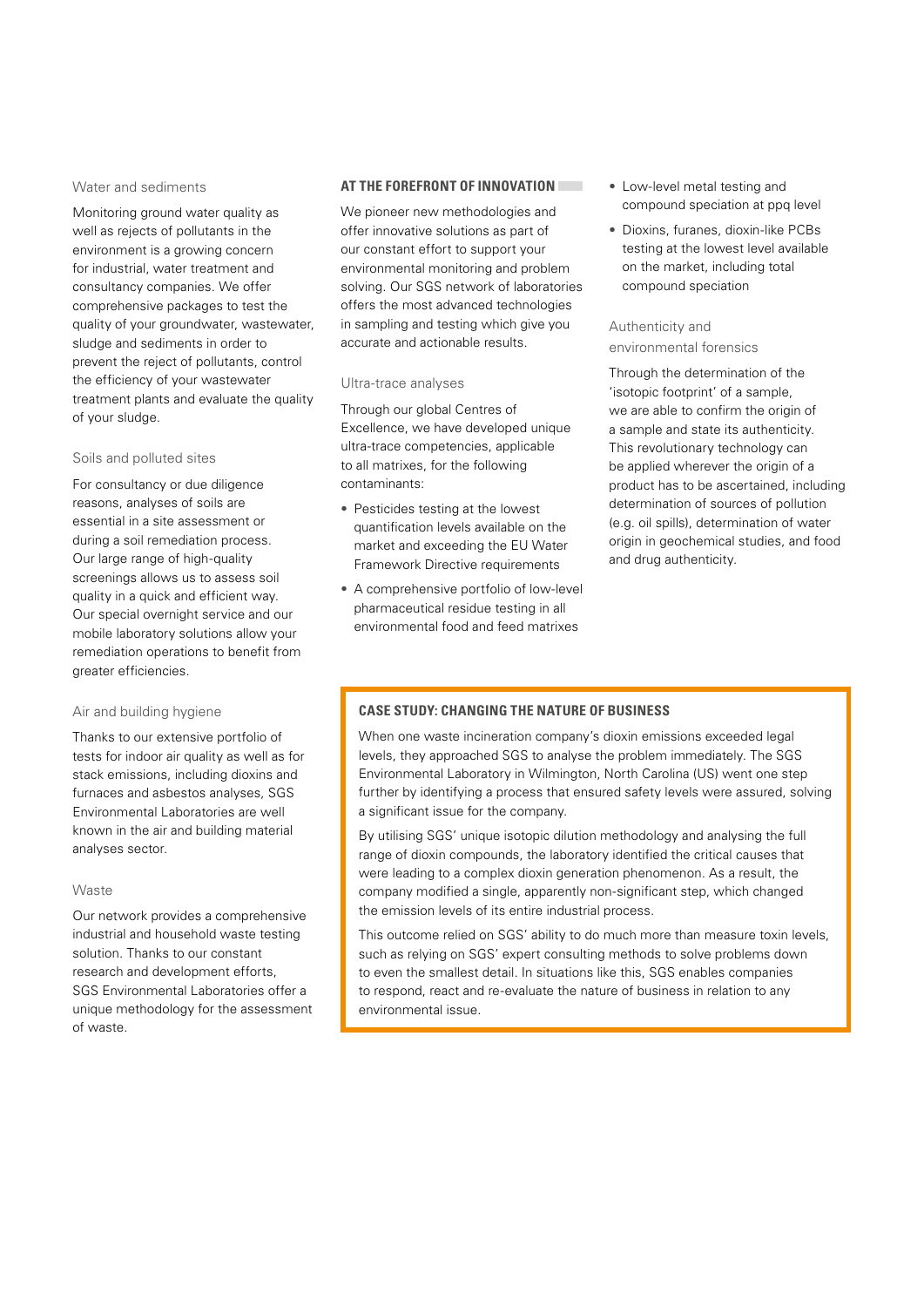#### **MORE THAN A LABORATORY**

To support our laboratory activity, SGS Environmental Services is proud to offer both upstream and downstream services to ensure unity, quality, and thoroughness in your environmental monitoring and problem solving. This includes:

#### Field Services

An unequalled team of trained technicians and engineers, at your service, for any type of sample taking, onsite measurements and assessments.

#### Health and Safety Services

A broad team dedicated to indoor air quality and industrial hygiene.

#### Consultancy Services

Our global network of environmental consultants can intervene for environmental assessments, impact studies and due diligence.

#### **WHY SGS?**

SGS is the world's leading inspection, verification, testing and certification company. SGS is recognised as the global benchmark for quality and integrity. With more than 80,000 employees, SGS operates a network of over 1,650 offices and laboratories around the world.

We are constantly looking beyond customers' and society's expectations in order to deliver market leading services wherever they are needed. We have a history of undertaking and successfully executing large-scale, complex international projects. With a presence in every single region around the globe, our people speak the language and understand the culture of the local market, and operate globally in a consistent, reliable and effective manner.

We provide innovative services and solutions for every part of the environmental industry. Our global network of offices and laboratories, alongside our dedicated team, allows us to respond to your needs, when and where they occur. Our reputation for independence, excellence and innovation has established us as the market leader in providing services that improve efficiency, reduce risk and deliver competitive advantage for you.

**TO FIND OUT MORE ON SGS ENVIRONMENTAL SERVICES CONTAC[T ENVI@SGS.COM](mailto: envi@sgs.com) OR VISI[T WWW.SGS.COM/ENV](www.sgs.com/env)**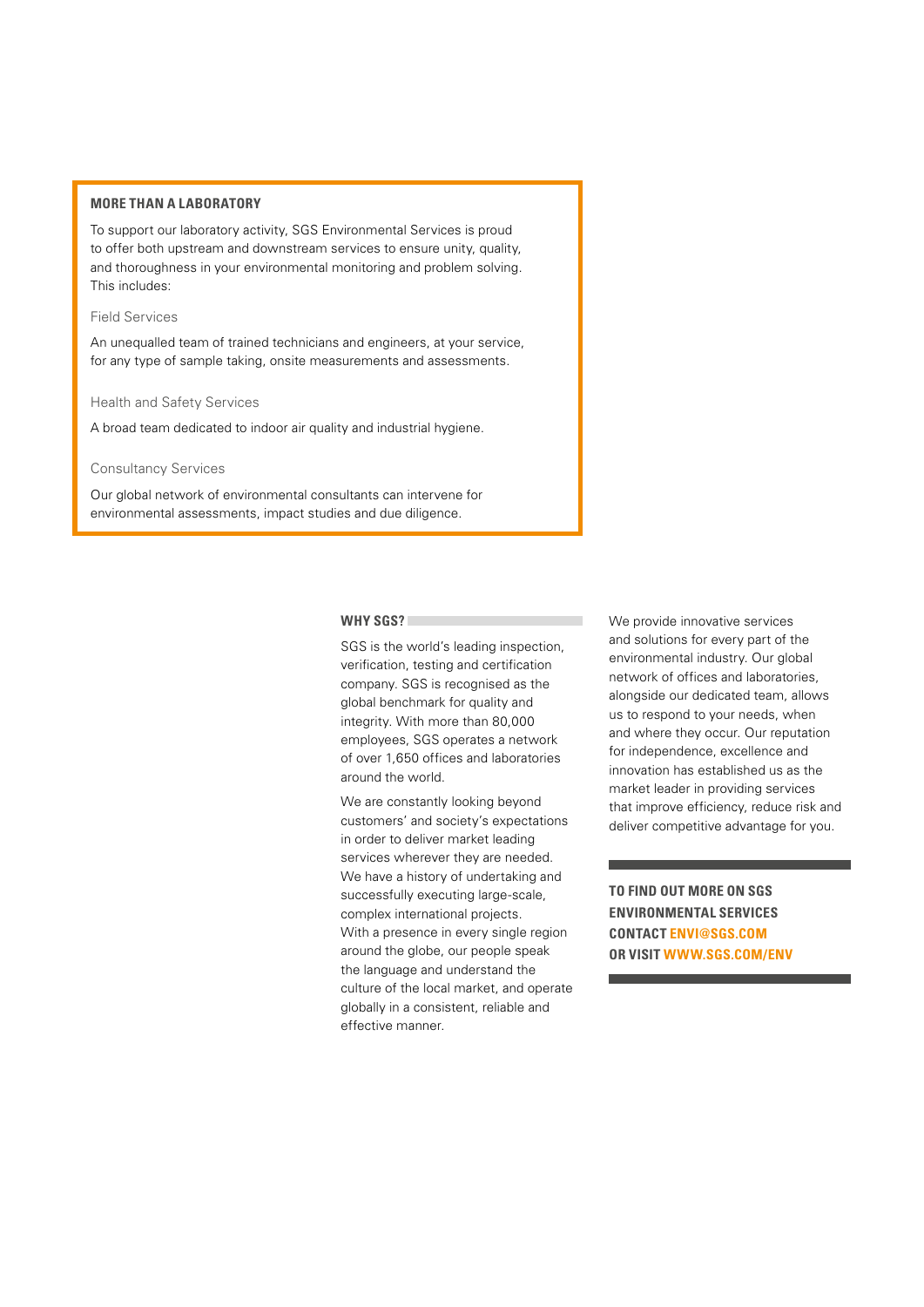